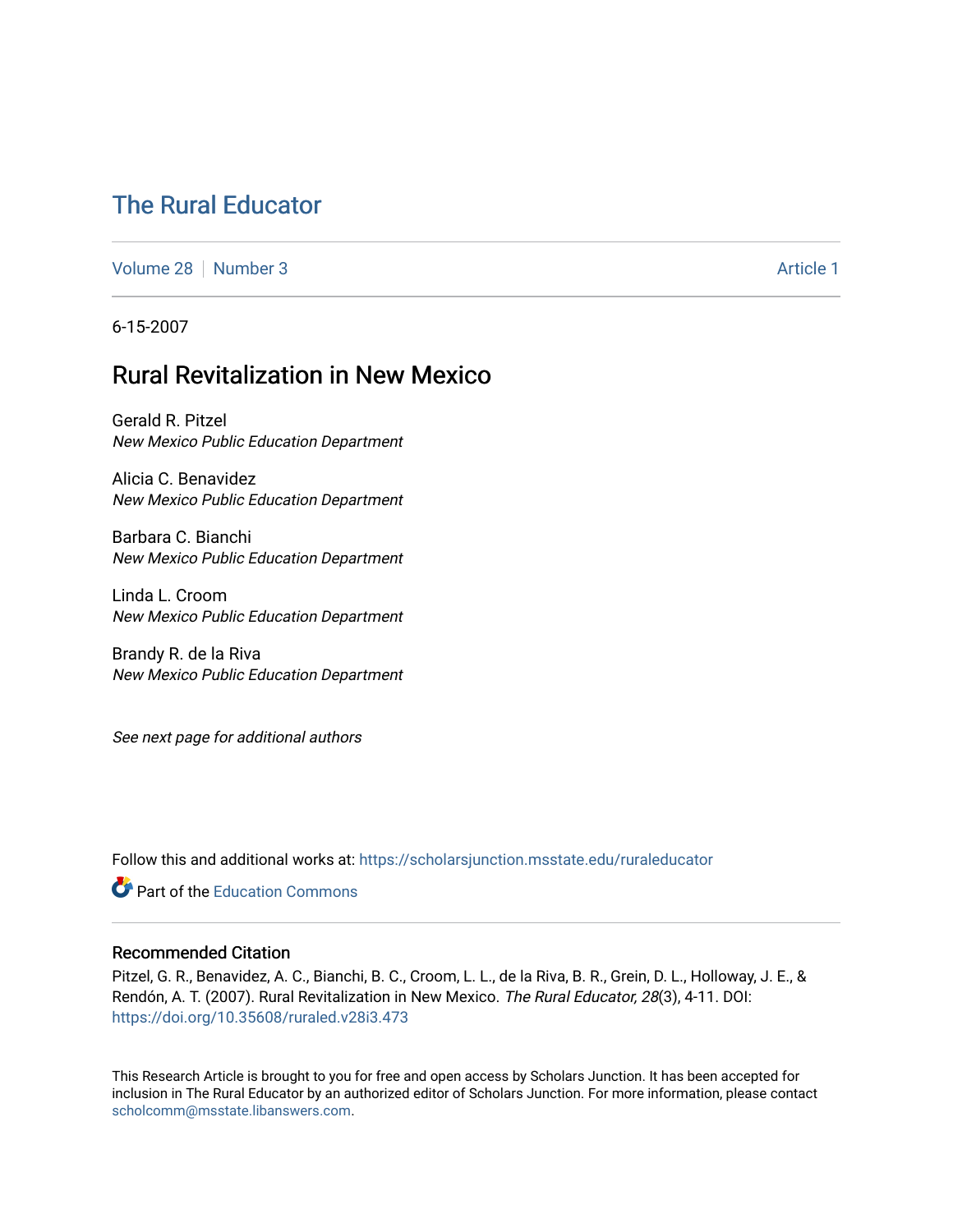### Rural Revitalization in New Mexico

#### Authors

Gerald R. Pitzel, Alicia C. Benavidez, Barbara C. Bianchi, Linda L. Croom, Brandy R. de la Riva, Donna L. Grein, James E. Holloway, and Andrew T. Rendón

This research article is available in The Rural Educator: [https://scholarsjunction.msstate.edu/ruraleducator/vol28/](https://scholarsjunction.msstate.edu/ruraleducator/vol28/iss3/1) [iss3/1](https://scholarsjunction.msstate.edu/ruraleducator/vol28/iss3/1)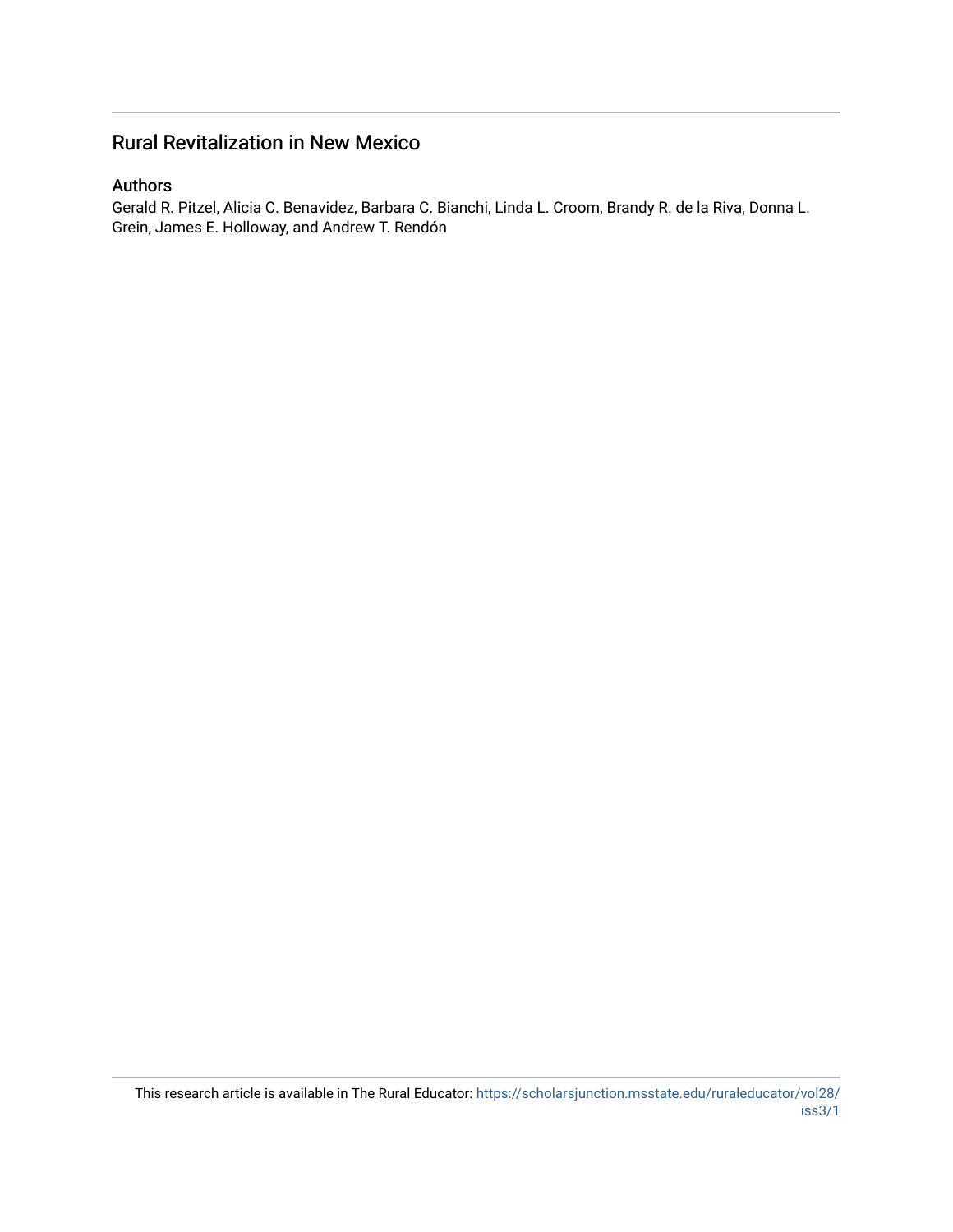### **Rural Revitalization in New Mexico: A Grass Roots Initiative Involving School and Community**

**Gerald R. Pitzel Alicia C. Benavidez Barbara C. Bianchi Linda L. Croom Brandy R. de la Riva Donna L. Grein James E. Holloway Andrew T. Rendón**

*New Mexico Public Education Department* 

*The Rural Education Bureau of the New Mexico Public Education Department has established a program to address the special needs of schools and communities in the extensive rural areas of the state. High poverty rates, depopulation and a general lack of viable economic opportunity have marked rural New Mexico for decades. The program underway aims at establishing holistic community socioeconomic revitalization at the grass roots level with the schools playing a leading role. Initiatives include community conversations*  with key leaders to determine necessary steps to take in encouraging economic growth and attracting businesses, the institution of *entrepreneurship within the community, the transformation of the school into a community resource and the encouragement of place-based education within schools. In the second year of this program there are 13 school districts actively involved in the enhancement of their schools and community. The program adopted many of the principles for rural revitalization seen in the remote communities of South Australia.* 

Rural schools throughout the country operate under a host of serious constraints. Among the more serious of them are declining enrollments as the lure of the city continues to draw high school graduates and those unfortunate young people who opt to leave school, insufficient funding for remote rural schools, lack of accessibility to higher-order urban centers with adequate health care facilities, teacher cores not as highly trained as their urban and suburban counterparts and generally higher levels of poverty. New Mexico is a decidedly rural state and socioeconomic conditions within its remote regions demand immediate attention. The Rural School and Community Trust (RSCT), one of the leading national nonprofit organizations addressing the crucial relationship between good schools and thriving rural communities, provides compelling evidence of the urgency for change in the rural schools and communities in New Mexico.

In the RSCT biennial report, *Why Rural Matters 2005*, New Mexico is ranked second in the country in its "Rural Education Priority Gauge," a combined measure of 22 statistical indicators grouped into four subsets. The higher the ranking in the priority gauge the more urgent the need to address rural education in the state. New Mexico ranks behind only Mississippi in this study (Johnson & Strange, 2005). The RSCT study ranks New Mexico first in its

primary measure of rural poverty: nearly one in four families with school-age children are living below the federal poverty line. In addition, New Mexico has the second highest percentage of rural students (18.7) receiving special education services compared to the U.S. average of 2.4 percent.

Ethnic diversity in New Mexico also presents unique challenges to the education system: The combined American Indian and Alaskan native population in 2000 was 9.5 percent compared to the U.S. average of 0.9 percent. Persons of Hispanic or Latino origin represented 42.1 percent of the state's population in 2000 compared to the U.S. average of 12.5 percent. As a consequence of these ethnic concentrations within New Mexico it is not surprising that a language other than English was spoken by individuals five years of age and older in 36.5 percent of homes in 2000 compared to the U.S. average of 17.9 percent, and that the state is the second highest in the percentage of rural students who are minorities (70.61 percent). Only Hawaii has a higher percentage of minorities within its population (Johnson & Strange, 2005).

The diversity of New Mexico's population, the high levels of poverty found regionally within the state and the remoteness of its extensive rural communities create significant challenges to the state's education system. The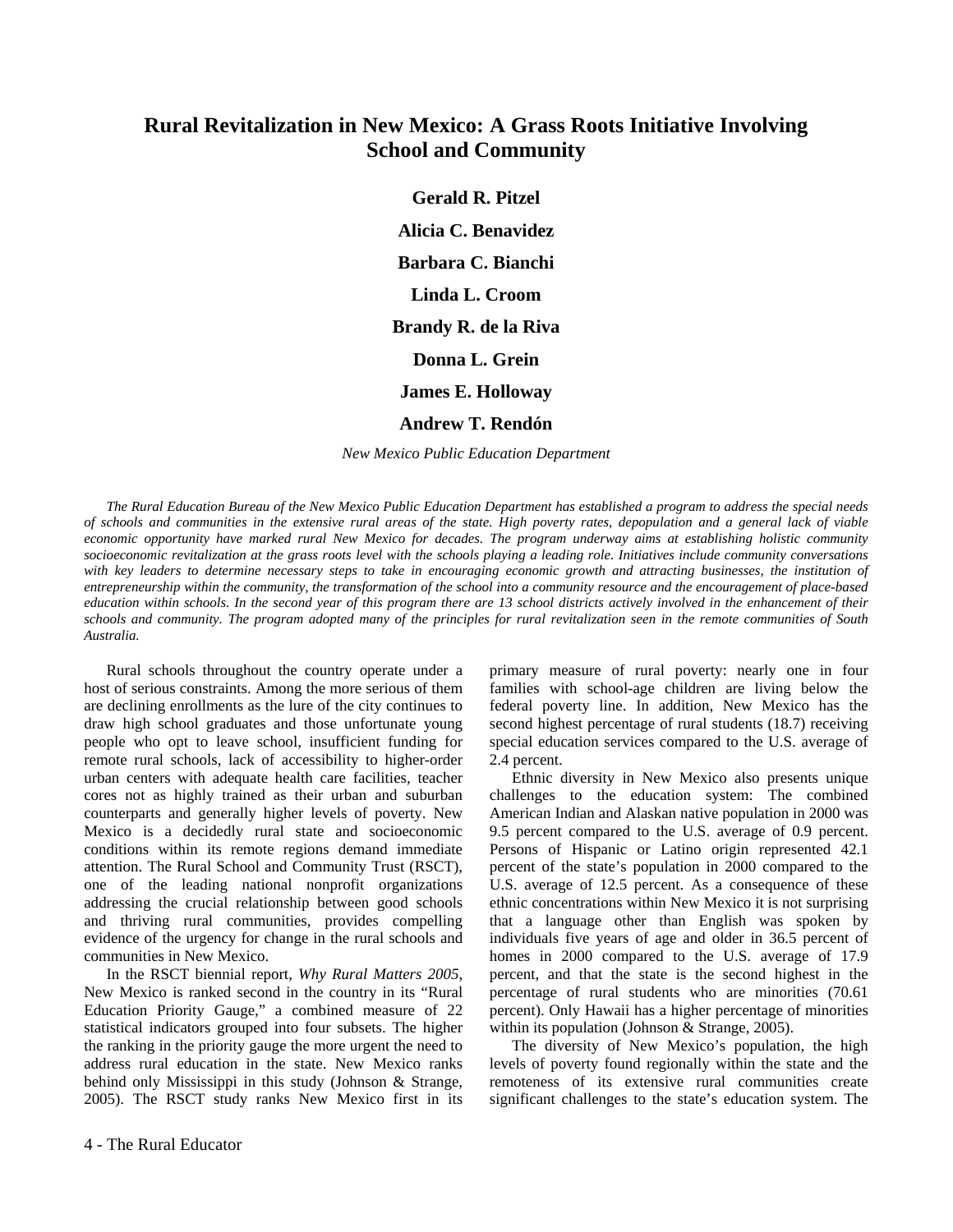New Mexico Public Education Department (NMPED) is responding to these formidable challenges in a comprehensive manner. The enhancement of rural schools and the growth and development of rural communities are both emphasized in the vision statement of the Rural Education Division: "Vibrant and Productive Rural Schools and Communities." The division's mission statement reflects its vision: (a) assist in the improvement of educational opportunities, (b) advocate for rural districts, (c) provide and support programs to strengthen relationships among schools, families, and communities, and (d) implement a comprehensive school-led public-private partnership for community revitalization. These initiatives are particularly important in rural New Mexico where 24 of 48 school districts with enrollments fewer than 1,000 students had declines in enrollment between academic years 2002-2003 and 2004-2005.

The division's mission statement underscores the holistic approach already underway to remedy the challenges to both the educational system and community decline. That is, a focus on school improvement alone is not sufficient. Nor will community economic revitalization be effective if attention is not paid to the schools. Warren (2005) addressed the inextricable connection between school and community in urban areas:

> What sense does it make to try to reform schools while the communities around them stagnate or collapse? Conversely, can community building and development efforts succeed in revitalizing inner-city neighborhoods if the public schools within them continue to fail their students? The fates of urban schools and communities are linked, yet school reformers and community builders typically act as if they are not (p. 133).

The conceptual base expressed in this passage is eminently valid for rural areas as well. Any attempt at school reform must be linked with the concurrent revitalization of the communities in which the schools are located. The approach taken by the Rural Education Bureau emphasizes the key role played by the schools in initiating and leading community revitalization.

#### **School and Community: An Evolving Relationship**

Schools are located within communities and the relationship between the two entities has changed over time to reflect the socioeconomic situation of the period. Hickey and Van Voorhees (1969) discussed the concept of community education from colonial times to the immediate post-World War II era. The primary aim of community education in the colonial period was to use the schools for the general benefit of the community. To a large extent, this is a precedent that continues to the present in differing degrees. During the depression years, the schools became more intimately involved with serving basic needs in the community. Programs were offered to community members in home economics, agriculture, and community development. In 1945, the concept of the "community school" was formalized. Hickey and Van Voorhees (1969) referred to the definition of community school/community education as provided by the National Society for the Study of Education:

The community school maintains two distinctive emphases—service to the entire community, not merely to the children or school age; and discovery, development and the use of resources of the community as part of the educational facilities of the school. The concern of the community school with local community is intended not to restrict the school's attention to local matters, but to provide a focus from which to relate study and action in the larger community—the state, the nation and the world (p. 22).

In the years following this proposal, few schools incorporated this philosophy into their operations. One of the most successful adoptions took place in Flint, Michigan where in 1935 the Flint Board of Education, with generous financial backing from the C. S. Mott Foundation, established an ongoing community school program with an education center providing courses in a variety of areas open to all residents.

Van Dresser (1972) stressed the importance of community development in an uplands region of New Mexico taking into account ecologically derived development principles. Van Dresser advocated for reasoned economic development and resource use to insure the sustainability of both. In 1984, the widely read study on the condition of education in the United States, *A Nation at Risk*, concurred with the findings of a recent Gallup Poll: "People are steadfast in their belief that education is the major foundation for the future strength of [the] country (National Commission on Excellence in Education, 1984)." There would seem to be no argument against this position. However, the study goes on to suggest that a great deal more needed to be accomplished before education truly represented the major foundation stated in the Gallop Poll. *A Nation at Risk* proposed the creation of a "Learning Society" committed to societal values and an educational system that reaches to individuals of all ages. The proposed Learning Society would provide educational opportunities that:

> …extend into homes and workplaces; into libraries, art galleries, museums, and science centers; indeed, into every place where the individual can develop and mature in work and life. In our view, formal schooling in youth is the essential foundation for learning throughout one's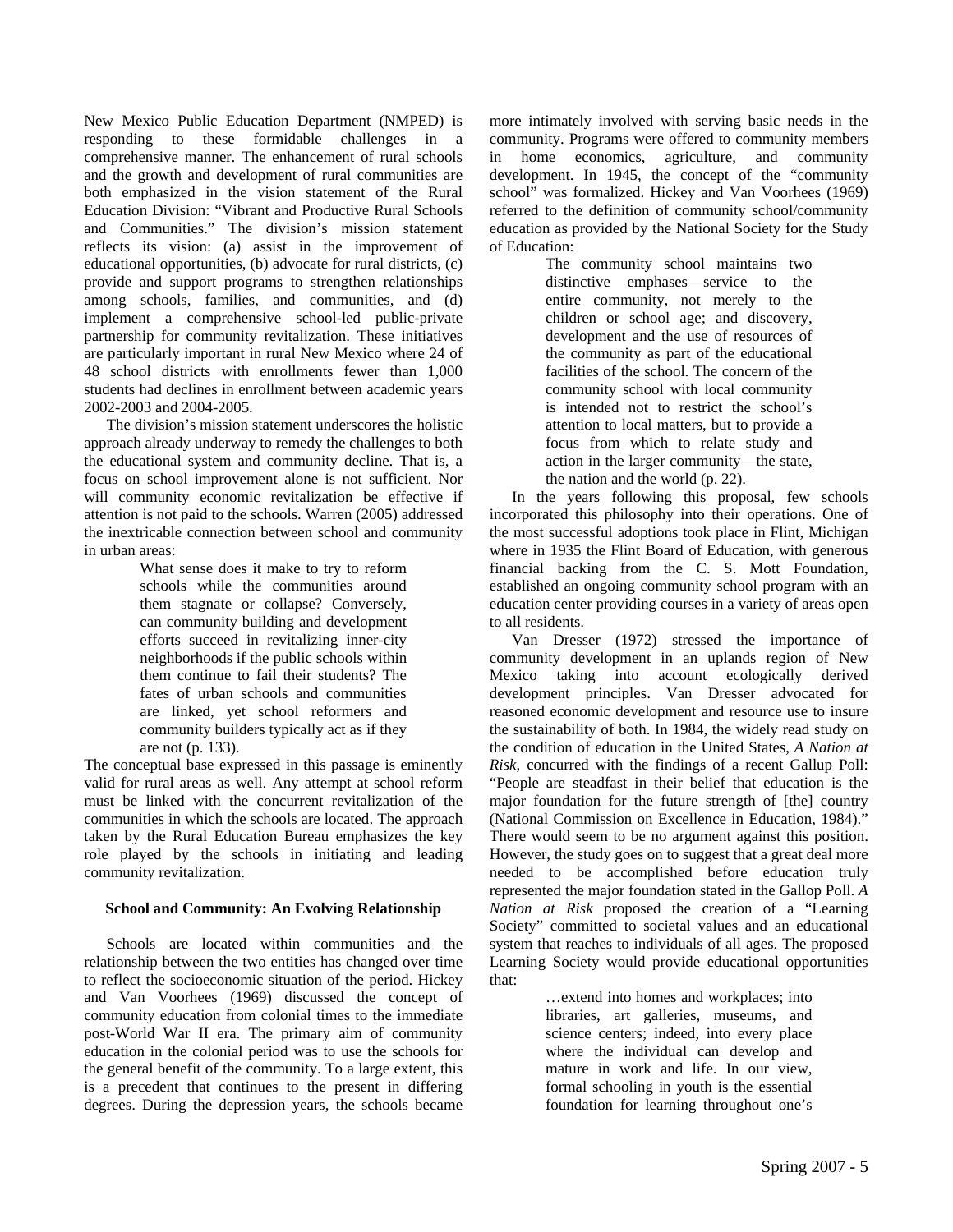life. But without life-long learning, one's

skills will become rapidly dated (p. 17).

The idea of a "Learning Society" includes some of the salient aspects of the school-led community revitalization program underway in New Mexico. The belief that one's skills need continual renewal and that learning is life-long are eminently valid and are necessary for the development and sustainability of community revitalization.

A review of the community education concept by Minzey & LeTarte (1994) reminds the reader that in earlier and less complicated times, people were far more involved in schools and community. The authors consider such an orientation as "a far cry from the transient, cold, selfseeking society that exits today (p. 314)." A return to an earlier value system is in order according to Minzey and LeTarte. The authors further contend that the leadership needed for this transition should logically come from the schools. A U.S. Department of Education study took a similar approach (Stern, 1994). In addition to maintaining links to the community by providing social services and continuing education activities, schools were encouraged to use the local community as a resource for learning. Assigning students to work first-hand with community members, the study suggested, increased their potentials to learn through engagement in cooperative activities, to understand the requirements for decision making, problem solving, and the dedication required to grapple with realworld situations.

A publication from the Southwest Educational Development laboratory made a renewed effort to enlist parent and community support especially for lowperforming schools (Henderson & Mapp, 2002). The authors strongly recommended that parents not only encourage their children to excel in school but to express their expectations that they will do so. Further, schools are charged with engaging families in meaningful ways to improve learning. Finally, the report suggested that families and communities join forces in holding poorly performing schools accountable. The last recommendation clearly identifies with the stringent Annual Yearly Progress (AYP) requirements of the No Child Left Behind Act of 2001 (NCLB). In 2004, two studies were conducted for the Center for the Education and Study of Diverse Populations (CESDP) by the Rural School and Community Trust (RSCT). The studies dealt with teaching conditions in rural New Mexico and aspects of fiscal inequality in New Mexico school districts. Full drafts of the studies are reprinted along with conclusions and policy recommendations in a recently published final report (Center for the Education and Study of Diverse Populations, 2006).

Four major areas of concern are discussed in the CESDP reports and provide the basis for recommendations aimed at improving education in rural New Mexico, one of which includes a proposal for greater community involvement:

1) Teacher recruitment, professional preparation, and professional development to ensure that the diverse ethnic groups in rural New Mexico are adequately served;

- 2) Revision of the state's education system funding formula to ensure that students at greatest economic and educational disadvantage receive the resources necessary to improve student learning;
- 3) Ensure that curricula in rural schools is both culturally relevant and aligned with state standards; and
- 4) Establish partnerships between higher education and the K-12 educational system to provide a seamless progression from pre-kindergarten through the college years, and to promote partnerships involving parents, school, and community that ensures student success in rural schools (Center for the Education and Study of Diverse Populations, 2006, p. 49).

#### **Background to the New Mexico Rural Revitalization Initiative**

Soon after his inauguration in 2003 as governor of New Mexico, Bill Richardson initiated a series of studies to identify areas of need within the state. One of the studies focused on critical needs in rural education. The study group found that rural schools had limited local resources to ensure quality educational opportunities, funding from private organizations was difficult to obtain and their ability to engage in partnerships with other entities was difficult due to distance. In addition, the study group identified problems related to transportation, declining enrollments, reduced per-student state funding, limited or non-existent access to educational technology, administrative overload brought on by staff shortages and difficulty attracting and retaining good teachers. The study group drafted a set of recommendations directed at each of the problem areas. One of the recommendations called for the establishment of a high level leadership position within the New Mexico Public Education Department (NMPED) specifically devoted to rural education.

In 2004, the office of Assistant Secretary for Rural Education was created, staffing was initiated and start-up operating funds were acquired from the state legislature. The NMPED is committed to advocating on behalf of identified rural school districts and supporting the establishment and maintenance of school/community partnerships for community revitalization. The definition of rural education used by the Rural Education Division is based, in part, on information contained in the NCLB basic document. The Rural Education Division will respond to the requirements of school districts eligible for the "Small, Rural School Achievement Program (SRSA)," an initiative included in the "Rural Education Achievement Program (REAP)." The SRSA allows small rural schools additional time to satisfy the highly qualified teacher requirements mandated under NCLB. The number of school districts in New Mexico identified in the SRSA list will vary from year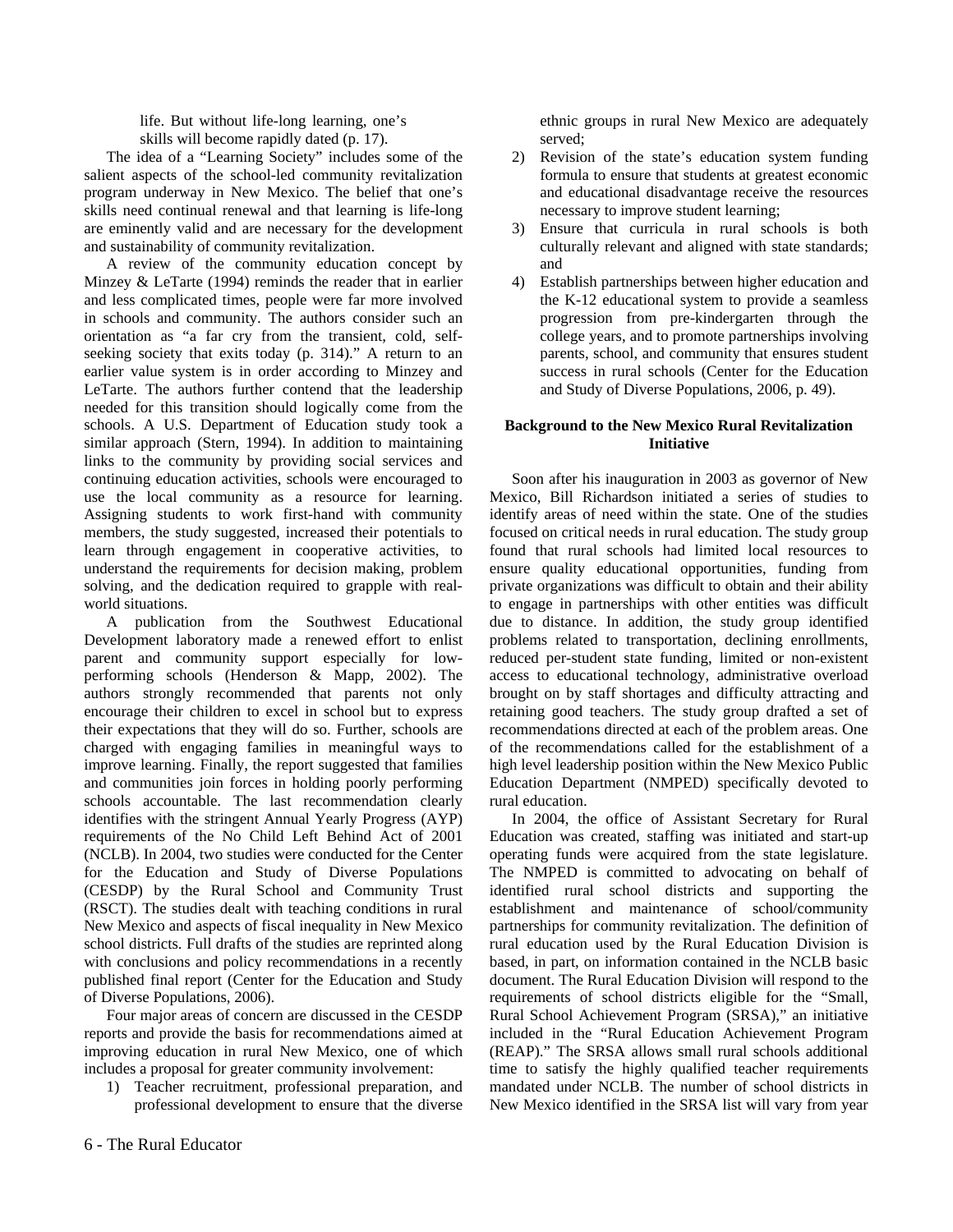to year as the highly qualified teacher requirements are met. For the 2005-2006 school year, 45 school districts in New Mexico were identified under the SRSA program. Additionally, the definition of rural education used by the Rural Education Bureau allows school districts not included in the yearly SRSA list to apply for assistance. In this way, no school district in need of assistance would be excluded from participating in the program.

#### **Other National Models of School/Community Revitalization**

New Mexico and other states are by no means alone in addressing the pressing needs in their rural regions. A particularly successful program in Alaska saw the 22,000 square-mile Chugach school district overcome the conditions of low morale, essentially absent parental support, high staff turnover and low student academic achievement (Schreiber, 2002). The restructuring program instituted in the 1990s brought the district from the depths of despair to rank first in writing and third in mathematics in Alaska. The Chugach success resulted, in large part, from a comprehensive shared vision that included all major stakeholders in the program (school, community, and business) in strong support of needed change and being accountable for its sustainability.

Alaska is now nearing the end of its ten-year rural school improvement effort, the "Alaska Rural Systematic Initiative" (AKRSI). The core of the program focused on ways to effectively integrate the schools into the life of their communities and to develop a systematic approach to addressing educational conditions throughout Alaska (Emekauwa, 2004). AKRSI has achieved remarkable results in its efforts to bring school and community closer together. The outcomes are particularly impressive given the enormous size of most rural school districts in the state. The impact of this areal expanse is candidly expressed by Iowa teacher Sheri Skelton (2004) when she first arrived at Shishmarif School in the Bering Strait School District:

> From the air, the village seemed to be sitting on the edge of the world on a huge sandbar. It seemed as if someone had flown over it and randomly scattered people, houses, dogs, snow machines, and four-wheelers (p. 76).

One of the most important revelations for this teacher was the vast amount of student learning that took place outside the classroom with the Alaskan environment as the setting. This view reflects the current educational approach in Alaska, which avoids setting classroom learning apart from traditional skill acquisition, the so-called "two worlds" view that blends strong academics with the essentials of culture.

#### **International Models of School/Community Revitalization**

The uniting of school and community in rural New Zealand provides another focus (Bensemen, 2006). In addition to rural community revitalization efforts underway in this country, there is a strong shift away from traditional schooling to one of life-long learning. The primary impetus comes from the increasingly competitive international marketplace. When Britain joined the European Economic Community (now the European Community), New Zealand lost a traditional trading partner and was forced to seek out new markets in the rapidly emerging era of globalization. The key to economic success for New Zealand in this new and highly competitive world market hinges greatly on the expansion of education to all members of the society. This approach would appear to be suitable for every country in the world as the complexities of the global market system become more evident.

Rural school/community revitalization programs underway in Australia are of particular importance to the New Mexico initiatives. In 1993, the Council of Australian Governments (COAG) combined three existing educational organizations to form the Ministerial Council on Education, Employment, Training and Youth Affairs (MYCEETA). The purpose in grouping these educational entities was twofold: (a) to optimize the coordination of policy-making in these areas and (b) the recognition that actions taken in one of the areas can impact activities in the others and that these entities must work together in a systematic manner (National Framework, 2001).

In 1999, the MYCEETA Taskforce in Rural and Remote Education was established to improve employment, education, training and children's services in the rural and remote regions of Australia. The work of the organization was based on the following vision statement: "By age 18 each young person residing in rural or remote Australia will receive the education required to develop their full potential in the social, economic, political, and cultural life of the nation." The set of principles developed by the task force underscore the vision statement and are the key elements in understanding the special situations and requirements of rural regions. The vision statement and stated principles are eminently applicable to rural New Mexico:

> Students and families living in rural and remote Australia have specific needs which are the direct result of living in particular geographic locations. The needs of rural and remote students should be met through local commitment . . . as well as through predictable and sustained government funded initiatives. There is a high degree of variability in the characteristics of rural and remote communities. . . . The provisions of education in rural and remote Australia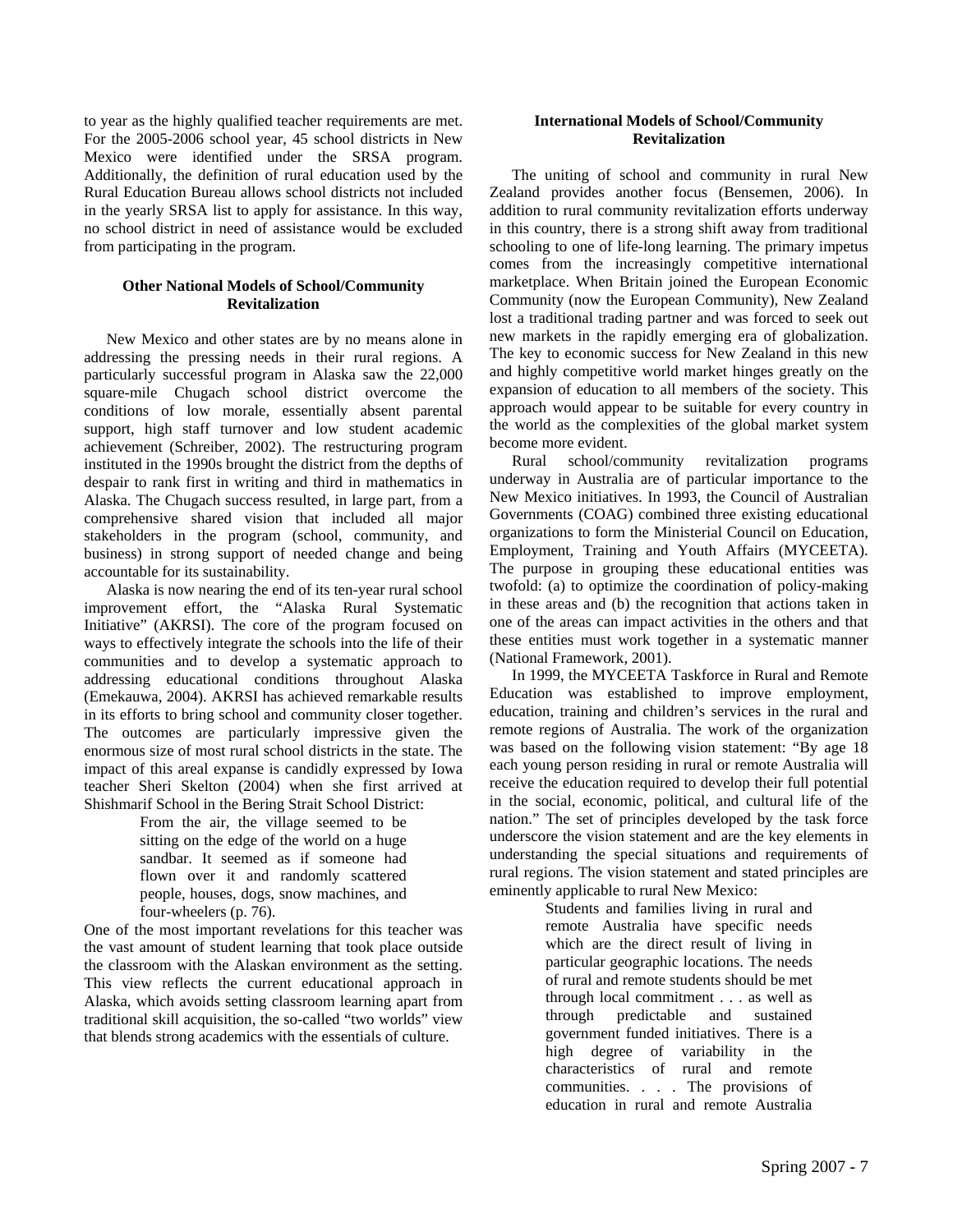require creative and flexible approaches that require leadership at all levels, innovative technology, and holistic government approaches (National Framework, 2001).

Implicit within the holistic approach established by the taskforce are the extensive use of partnerships and the merits of working collaboratively (Moriarty & Gray, 2003). Schools were encouraged to work closely with their communities for mutual benefit and to form alliances with higher education. In addition, the attributes of life-long learning were embraced and implemented at all levels of the education system. Of immense importance was the realization by Australian educators that while everyone is *able* to learn, all must be *motivated* to learn (Halsey, 2003). This is a crucial concern: the majority of life-long learning will occur following the years of formal education and the motivation to continue learning must be embedded within every individual.

#### **The Rural School – Community Interface**

The notion of uniting school and community seems on the face of it to be obvious: Schools and the participants in them (students, teachers, administrators, janitors, maintenance workers, cooks, bakers, and bottle-washers) are all members of the community in which the school is located. Of course, the insistence on school-community unity involves other considerations and has been a recurring theme for decades. Hands, in an article in *The School Community Journal (2005)*, examined the partnership process and the key issues that may impede the development of sound school-community operations. Another approach to connecting classroom and community through service learning arrangements is discussed in a monograph from the National Council for the Social Studies (Wade, 2000).

The institution of school councils composed of parents, teachers and community representatives (including business leaders) is proposed in a recent issue of *The Rural Educator*  in response to the growing need to address accountability and the sharing of school governance (Pharis, Bass & Pate, 2005). A study of the impact of schools on rural villages in New York concluded that social and economic welfare is higher in communities where there are schools. Further, the positive impact of school presence is measurably higher in smaller places with fewer resources (Lyson, 2002; 2005). Schools are, as the author suggested, vital to rural communities. The "Coalition for Community Schools," a Washington, DC organization, takes a holistic approach in the formulation of community-based learning. The Coalition's mission statement includes mobilizing "the assets of schools, families, and communities to create a united movement for community schools . . . to improve student learning (Melaville, Berg, & Blank, 2006)." The primary emphasis in the Coalition's program is to introduce students to the excitement of learning not only in the

classroom but in the community. The community becomes a source of learning and action.

An important attribute of community learning is the associations students make with their locale once they have been significantly acquainted with the place and begin to gain a greater appreciation for its merits. These gains in appreciation are most readily developed using the principles of place-based education, a pedagogy long advocated by the Rural School and Community Trust (2004), in which the community becomes an important context for learning, students work to address community needs and interests, and members of the community serve as resources in teaching and learning. Sobel (2005), a prominent advocate of place-based education, suggested these outcomes:

Bring education back into the neighborhood. Connect students with adult mentors, conservation commissions, and local businesses. Get teachers and students into the community, into the woods, and on the streets—closer to beauty and true grit. Get the town engineer, the mayor, and the environmental educators onto the schoolyard and inside the four walls of the school. These are the places we all belong (p. 8).

Bishop (2004) discussed the importance of place-based education and drew attention to the value of community and student acquisition of the skills to "live well anywhere," concluding that the closing of a school can result in the loss of a community's identity. The notions of communityschool integration and the excitement of place-based education are central tenets in the rural revitalization program underway in rural New Mexico.

#### **Rural Entrepreneurship: Toward Creative Economic Development**

Advocates of the entrepreneurial approach to community revitalization conclude correctly that traditional economic development strategies do not lead to sustainable rural economic development. The traditional approaches—natural resource development, the attraction of industries and small business development—all mainstays in earlier eras of economic development—as a rule do not invoke the grassroots and creative approach of the entrepreneur (Markley, Macke, & Luther, 2005). The entrepreneurial approach is characterized by the emergence of (a) self-development projects; (b) the substantial investment of local resources in the initiation of new enterprises; and (c) local control once the enterprises are up and running. A program to mobilize and enhance community support for local entrepreneurial efforts has been developed and implemented by the Center for Applied Rural Innovation (CARI) at the University of Nebraska. The program, "Enhancing, Developing, and Growing Entrepreneurs (EDGE), emphasizes development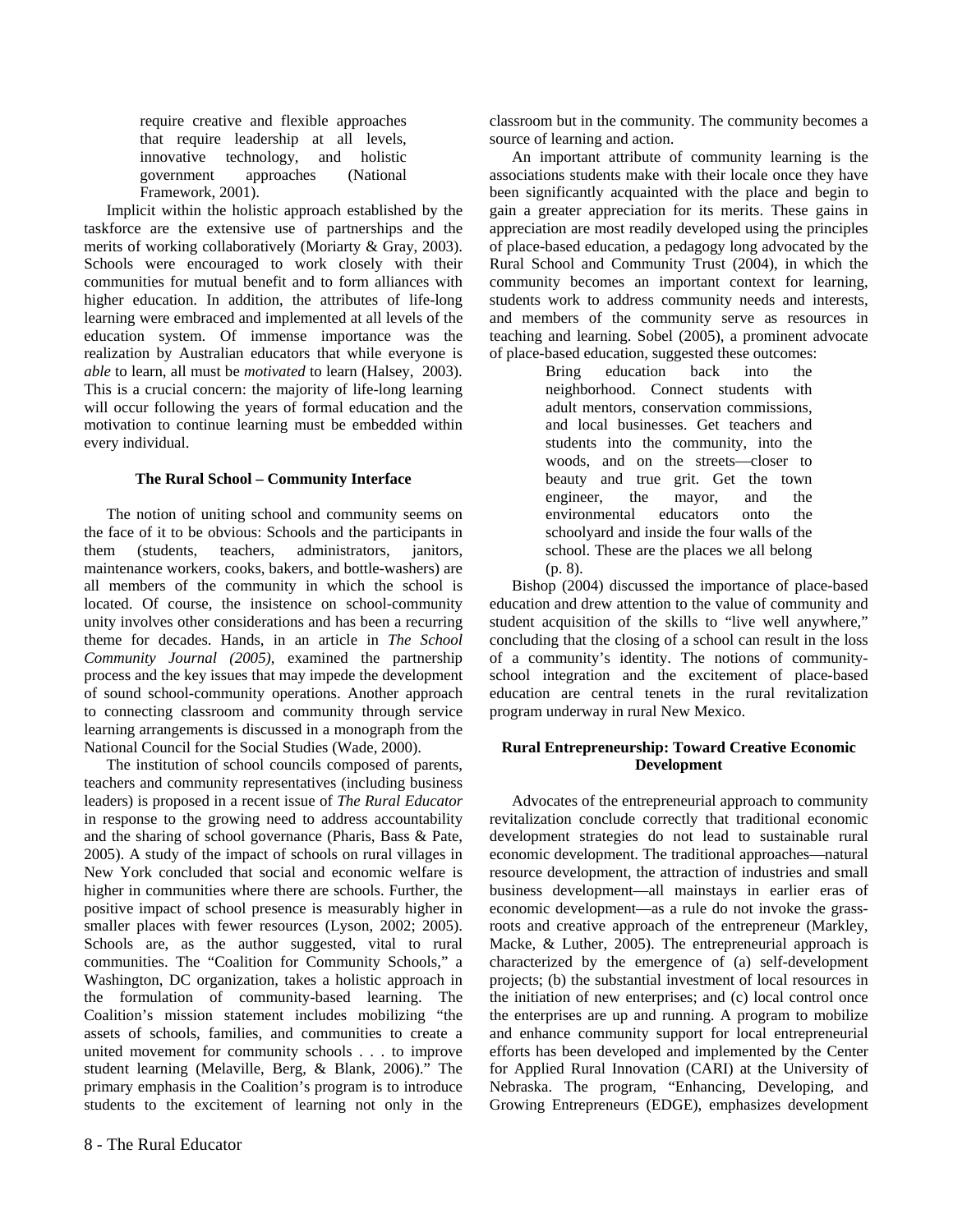*of* the community as opposed to development *in* the community. The entrepreneurial approach is structured to enhance the linking and coordinating of community actions that serve public interests and generate community economic vitality (Korsching & Allen, 2004).

The entrepreneurial movement gained momentum from a conference hosted by the Center for the Study of Rural America in Kansas City in 2003. The conference, "Main Streets of Tomorrow: Growing and Financing Rural Entrepreneurs," contended that rural America is "on the frontier of a new economy. . . ." and that "[e]ntrepreneurs are crucial to claiming that frontier, as enormous changes sweep through other traditional rural industries like agriculture and manufacturing (Drabenstott, Novack, & Abraham, 2003)." Prominent themes discussed during the conference focused on ways in which public policy could be brought to bear on making rural America a more entrepreneurial place and the steps necessary to stimulate and sustain entrepreneurial growth. In another Center study, prospects were predicted to be high for rural America claiming a share in the burgeoning "knowledge economy." Knowledge-based activities—the use of information to generate new ideas, to increase productivity and to create new products and processes—identify the essence of entrepreneurship (Henderson, & Abraham, 2005). Because knowledge manipulation is primarily completed electronically, there is no reason why centers in the rural areas cannot play leading roles despite their remoteness.

The prospects for renewed growth in the rural areas of America have never been more positive. Despite enormous natural disasters that struck the country in 2005, significant gains were realized in agriculture and rural communities saw widespread gains in employment and income (Henderson, 2006). While countrywide prospects for continued economic growth in rural areas appear to be positive, the picture in New Mexico is anything but clear. In recent years, business growth in the sparsely populated rural areas of New Mexico has been slow. As a consequence, outbound migration from the state has occurred. Thirteen of the state's 33 counties experienced either population declines or single digit increases in the period from 1990 though 2003 while the state increased in population by nearly 24 percent. In addition, the U.S. Census predicts only a 12 percent increase in New Mexico's population between 2000 and 2030 primarily because of limited economic growth (Ziler, 2006). Business leaders in the state, along with governmental and education leaders, are unanimous in their belief that grassroots economic development and the stimulation of entrepreneurship in rural areas can reverse the downward trends and bring about a resurgence in community socioeconomic vitality. This belief and the approaches prescribed serve as the basis for the rural revitalization program underway in the Rural Education Bureau.

#### **New Mexico's School-Led Community Revitalization Program**

The Rural Education Bureau and the Center for RelationaLearning (CRL) have teamed in a public/private program to revitalize rural communities at the grass roots level. Implicit in this program is the insistence that the rural community provide the impetus for change based on a real desire to engage in holistic and sustainable efforts to measurably improve their socioeconomic situation. It is further understood that the school within the community plays a significant role in the overall revitalization effort through community education (especially place-based education), opening the school to all members of the community during non-class hours and involving students in economic activities within the community at large. The initiative begins for a community with a series of "extended discovery conversations," with representatives of both the Rural Education Bureau and the CRL. These conversations provide the opportunity for all segments of the community to come together to discuss at length those topics that really matter most to them about the future of the place (Otero, 2003). From these conversations, plans can be put in place to bring about significant change. It is mandatory that the mayor of the community and the superintendent of schools take part throughout the discovery conversations.

During the first year of the program, 2005, six school districts were fully involved in revitalization efforts. By the spring of 2006 significant results had been achieved. Briefly, these included the following:

- **Tatum Municipal Schools** attracted \$400,000 for a town beautification project; received funding from a construction firm to finance the building of one home a year; and began plans for a tourist ranch, museum, and Internet café. In a recent development, Tatum Municipal Schools will receive ongoing funding from a uranium enrichment plant in Hobbs, NM, to be used in a welding training program for students.
- **Cimarron Municipal Schools** convinced the community to approve \$5 million for capital works for school improvement; started a high-tech laser gift and souvenir business with a sales shop in the school; and initiated a partnership with the Philmont Scout Ranch, the largest scouting organization in the word. One of the community members in the program became so enthused about the revitalization initiative that she ran for mayor of Cimarron and was elected!
- **Loving Municipal Schools** developed community library and a story-telling program; initiated an enhanced credit arrangement for senior students using distance learning to expand curricular possibilities; and began work with the mayor and other community members to construct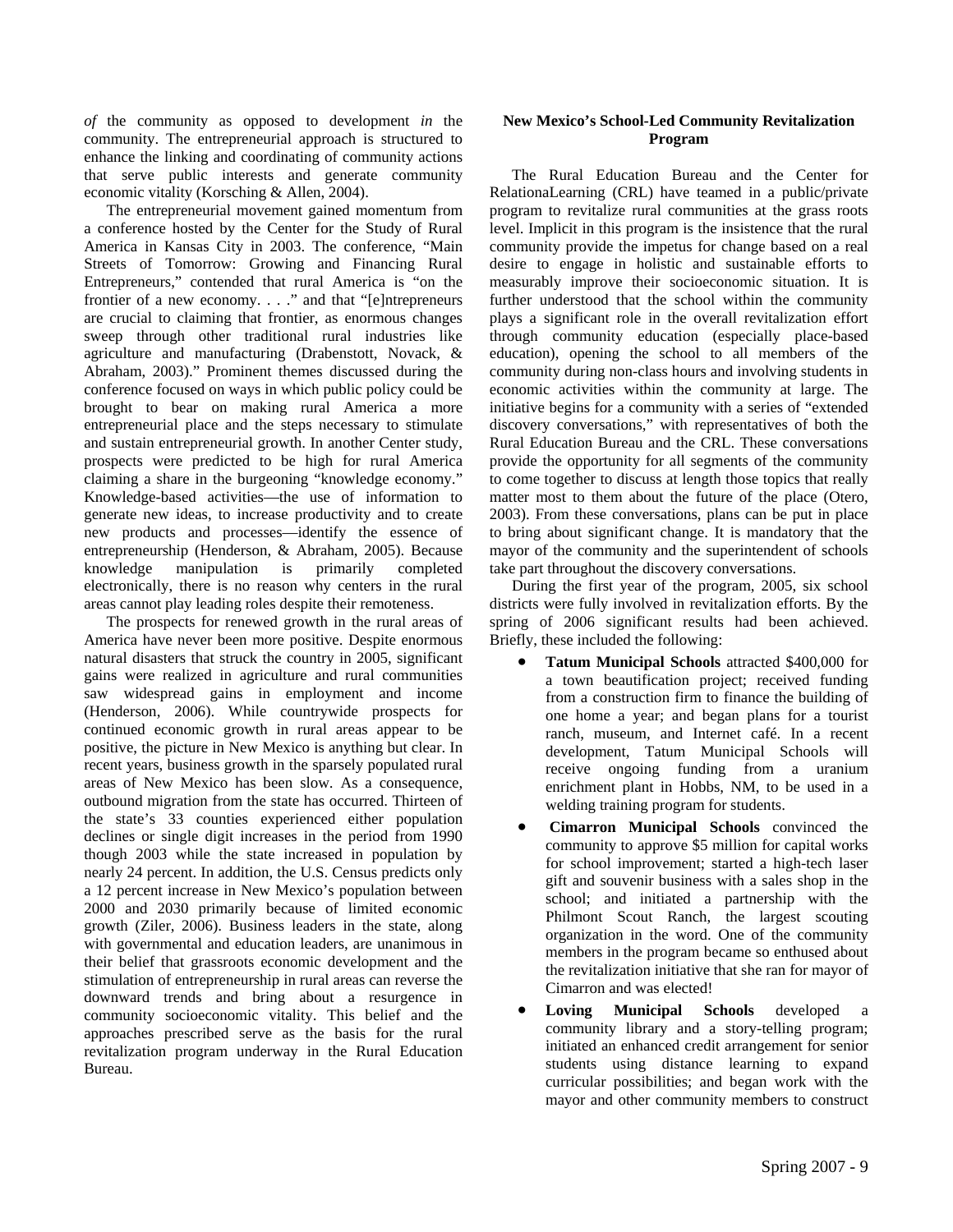low cost and energy-efficient homes in the community. This program uses student workers and teaches them essential construction skills.

- **Jemez Valley Public Schools** began offering arts, theater and drama options for community members in an after school program; created the "Valles Caldera Project," an outdoor education initiative for both students and the wider community; and expanded the school's vocational training certificate program.
- **Maxwell Municipal Schools** instituted a community health service in the school for students and community members; created a café and youth center within the community; began a small business run by senior students to produce tactile blankets for disabled children and senior citizens; and developed several small business partnerships with the local wildlife refuge, the Maxwell Village Council and the local natural gas supplier.
- **Jemez Mountain Public Schools** implemented a biomass heating system for the high school building, partnered with a local community college to develop curricular materials to support the biomass initiative, and began a program to market student art works.

In spring 2006, an additional seven school districts were added to the rural revitalization initiative. Like their counterparts from the original six districts, representatives from the new districts along with two Rural Education Bureau staff members, traveled to South Australia for a tenday visit to study selected communities in that region and see first-hand the operation of successful school-led rural community revitalization programs. The Rural Education Bureau looks forward to the growth of new and exciting entrepreneurial progress within the current cohort of communities and the sustainability of efforts underway if the original six. In addition, we look forward to the continued expansion of the program in the future. With renewed growth and development of the rural communities in New Mexico as our goal we emphatically proclaim, **;Si**, **se puede!** (Yes, we can!).

#### **References**

- Bishop, S. (2004). The power of place. *English Journal, 93*(6), 65-69.
- Bensemen, J. (2006). Moving toward lifelong learning in rural New Zealand: A study of two towns. *Journal of Research in Rural Education, 21*(4). Retrieved from the Web April 28, 2006. http://www.umaine.edu/jrre/21- 4.pdf
- Center for the Education and Study of Diverse Populations. (2006). *Educational achievement in New Mexico: Why rural matters.* Española, NM: Center for the Education and Study of Diverse Populations.

Drabenstott, M., Novak, N., & Abraham, B. (2003). Main streets of tomorrow: Growing and financing rural entrepreneurs—a conference summary. In *Main streets of tomorrow: Growing and financing rural entrepreneurs—The Center for the Study of Rural America* (pp. 1-7). Kansas City, Mo: Federal Reserve Bank of Kansas City.

Emekauwa, E. (2004). The star with my name: The Alaska rural systemic initiative and the impact of place-based education on native student achievement. In *Rural trust white paper on place-based education* (pp. 1-10). Arlington, VA: Rural School and Community Trust.

Halsey, R. J. (2003). *Issues facing regional, rural and remote communities in relation to education, learning, pathways and lifelong learning—some broad suggestions for addressing them*. Adelaide, South Australia: Rural Education Forum Australia (REFA).

- Hands, Catherine. (2005). It's who you know and what you know: The process of creating partnerships between schools and communities. *The School Community Journal, 15*(3), 63-84.
- Henderson, A. T. & Mapp, K. L. (2002). *A new wave of evidence: The impact of school, family, and community connections on student achievement.* Austin, TX: Southwest Educational Development Laboratory.
- Henderson, J. & Abraham, B. (2005). Rural America's emerging knowledge economy. *The Main Street Economist,* 1-4.
- Henderson, J. (2006). A Robust Rural Economy. *The Main Street Economist, 1*(1), 1-4.

Hickey, H. W. & Van Voorhes, C. (1969). *The role of the school in community education.* Midland, MI: Pendell Publishing Company.

Johnson, J. & Strange, M. (2005). *Why rural matters 2005: The facts about rural education in the 50 states*. Arlington, VA: Rural School and Community Trust.

- Korsching, P. F. & Allen, J. C. (2004). Locally based entrepreneurship: A strategy for community economic vitality. *Community Development Journal, 39*(4), 385- 400.
- Lyson, T. A. (2005). The importance of schools to rural community vitality. In L. J. Beaulieu & R. Gibbs (Eds.), *The role of education: Promoting the economic and social vitality of rural America*. Mississippi State, MS: Southern Rural Development Center.
- Lyson, T. A. (2002). What does a school mean to a community? Assessing the social and economic benefits of schools to rural villages in New York. *Journal of Research in Rural Education, 17*(3), 131-137.
- Markley, D., Macke, D. & Luther, V. B. (2005). *Energizing entrepreneurs: Charting a course for rural communities.* Lincoln, NB: RUPRI Center for Rural Entrepreneurship.
- Melaville, A., Berg, A. C. & Blank, M. J. (2006). *Community-based learning: Engaging students for success and citizenship.* Washington, DC: Coalition for Community Schools.